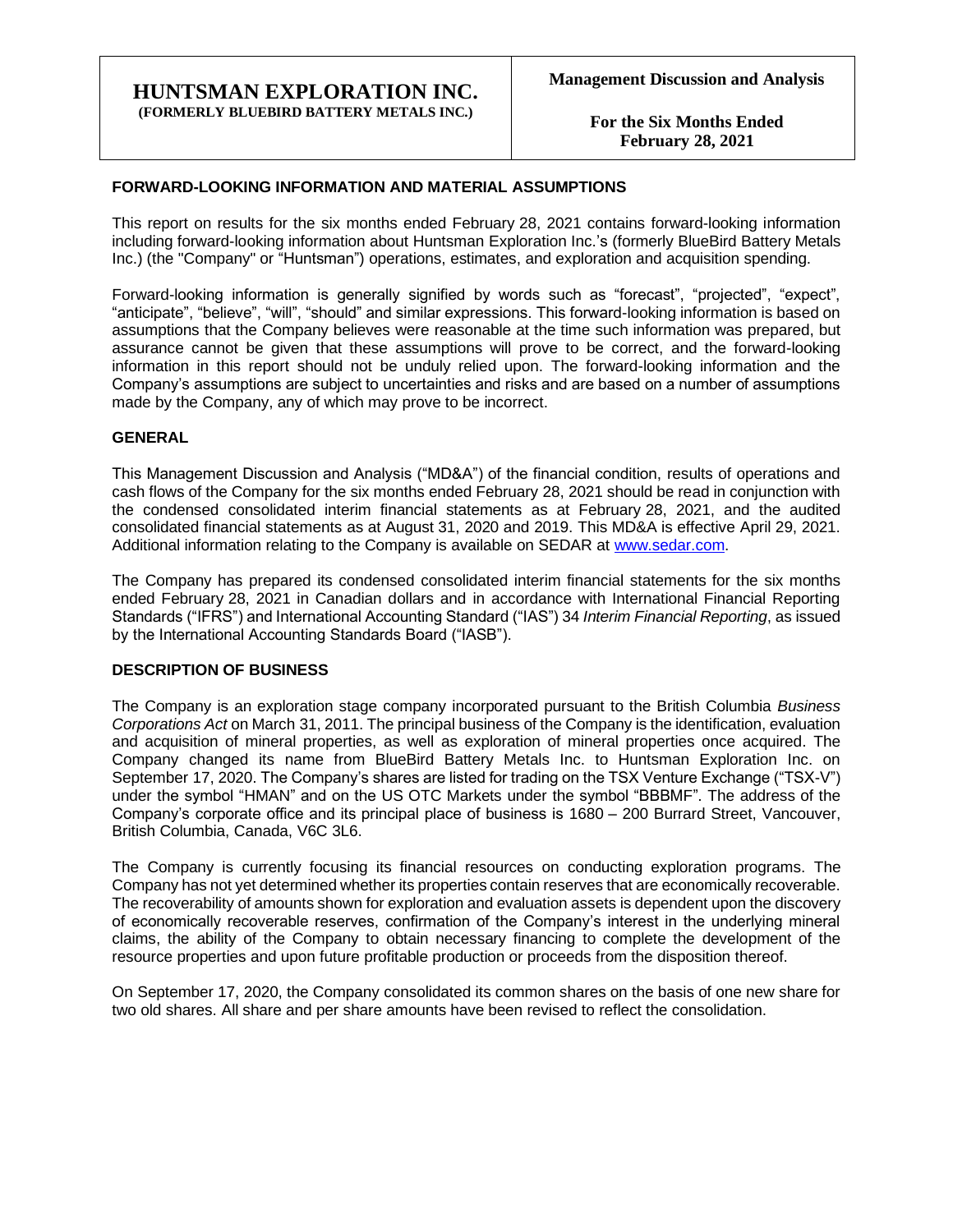**For the Six Months Ended February 28, 2021**

### **EXPLORATION AND EVALUATION ASSETS**

Total costs incurred on exploration and evaluation assets are summarized as follows:

|                                                                                                                                                | <b>Baxter Spring</b>           |    | <b>Flint Property</b>           |    | <b>Canegrass</b><br><b>Property</b>                        | <b>Ashburton</b><br><b>Property</b> |    | Atikwa Lake /<br><b>Maybrun</b><br><b>Properties</b> |    | <b>Total</b>                                                  |
|------------------------------------------------------------------------------------------------------------------------------------------------|--------------------------------|----|---------------------------------|----|------------------------------------------------------------|-------------------------------------|----|------------------------------------------------------|----|---------------------------------------------------------------|
| <b>Acquisition Costs</b>                                                                                                                       |                                |    |                                 |    |                                                            |                                     |    |                                                      |    |                                                               |
| Balance, August 31, 2019<br>Acquisition and option payments (shares)<br>Claim costs<br>Impairment<br>Sale of exploration and evaluation assets | \$<br>34,071                   | S  |                                 |    | 1,548,832<br>131,250                                       | \$<br>175,000<br>(175,000)          |    | 71,493<br>(71, 493)                                  | \$ | 1,620,325<br>306,250<br>34,071<br>(175,000)<br>(71, 493)      |
| Balance, August 31, 2020<br>Acquisition and option payments<br>Claim costs<br>Currency translation difference                                  | 34,071<br>4,145,707<br>(8,378) |    | 2,199,870<br>127,900<br>(5,503) |    | 1,680,082                                                  |                                     |    |                                                      |    | 1,714,153<br>6,345,577<br>127,900<br>(13, 881)                |
| Balance, February 28, 2021                                                                                                                     | \$<br>4,171,400                |    | 2,322,267                       | S. | 1,680,082                                                  | \$<br>$\blacksquare$                | \$ | $\blacksquare$                                       | \$ | 8,173,749                                                     |
| <b>Deferred Exploration Expenditures</b>                                                                                                       |                                |    |                                 |    |                                                            |                                     |    |                                                      |    |                                                               |
| Balance, August 31, 2019<br>Drilling<br>Geological<br>Sale of exploration and evaluation assets<br>Currency translation difference             | \$                             | S  |                                 | \$ | 701,809<br>7,275<br>260,187<br>47,406                      | \$                                  | S  | 248,698<br>(248, 698)                                | \$ | 950,507<br>7,275<br>260,187<br>(248, 698)<br>47,406           |
| Balance, August 31, 2020<br>Camp and other<br><b>Drilling</b><br>Geological<br>Geophysical<br>Currency translation difference                  | 15,589<br>(181)                |    | 541                             |    | 1,016,677<br>19,771<br>525,858<br>177<br>120,747<br>20,351 |                                     |    |                                                      |    | 1,016,677<br>19,771<br>525,858<br>16,307<br>120,747<br>20,170 |
| Balance, February 28, 2021                                                                                                                     | \$<br>15,408                   | \$ | 541                             | \$ | 1,703,581                                                  | \$                                  | \$ |                                                      | \$ | 1,719,530                                                     |
| <b>Total Exploration and Evaluation Assets</b>                                                                                                 |                                |    |                                 |    |                                                            |                                     |    |                                                      |    |                                                               |
| Balance, August 31, 2020                                                                                                                       | \$<br>34,071                   | \$ |                                 | S  | 2,696,759                                                  | \$                                  | \$ | ۰.                                                   | S  | 2,730,830                                                     |
| Balance, February 28, 2021                                                                                                                     | \$<br>4,186,808                | S  | 2,322,808                       | \$ | 3,383,663                                                  | \$<br>۰                             | \$ | ٠                                                    | \$ | 9,893,279                                                     |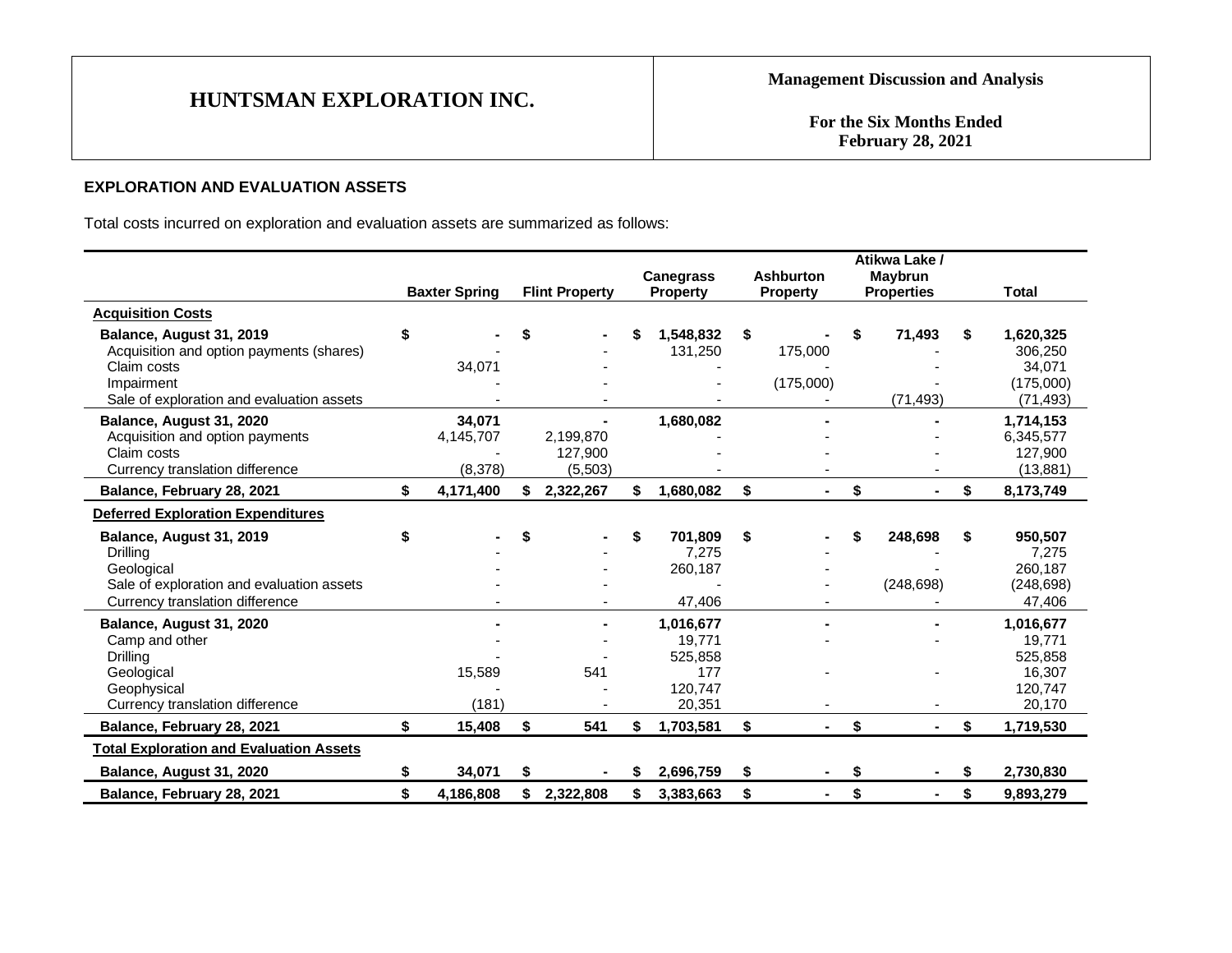**For the Six Months Ended February 28, 2021**

### **Baxter Spring Property**

On August 28, 2020, the Company entered into an option agreement to acquire a 100% interest in the Baxter Spring Property, located in Nevada, from Liberty Gold Corp. ("Liberty") and Liberty's wholly owned subsidiary, Pilot Gold (USA) Inc.

In consideration, the Company must make payments as follows:

- Cash payment of US\$250,000 (paid);
- An additional cash payment US\$250,000 on or before December 1, 2021; and
- Issuance of common shares of the Company equal to 19.5% of the outstanding shares (issued 14,986,890 shares valued at \$3,821,657).

The property is subject to a 2% net smelter return royalty ("NSR") and Liberty retains a back-in right to acquire a 35% interest in the property within three years upon payment of the sum of US\$1,000,000 to the Company.

On April 13, 2021, the Company announced drilling on the Baxter Spring Property is anticipated to commence in calendar Q2/Q3 2021.

### **Flint Property**

On December 21, 2020, the Company entered into an option agreement to acquire a 100% interest in the Flint Property, located in Idaho, from CP Holdings Corp.

In consideration, the Company must make payments as follows:

- Cash payment of US\$100,000 (paid); and
- Issuance of 8,450,000 common shares of the Company (issued and valued at \$2,070,250).

The Company satisfied the option agreement by staking 174 claims within the area of interest of the agreement at a cost of \$127,900. The vendors retain a 2% NSR on the Flint Property, including claims staked by the Company.

On April 13, 2021, the Company announced an Aeromag & Radiometric survey planned for calendar Q2 2021 located south of the multimillion-ounce Delamar Gold deposit.

### **Canegrass Property**

On March 15, 2018, the Company entered into an option agreement with Trafalgar Resources Pty. Ltd. ("Trafalgar") to acquire a 100% interest in the Canegrass Property, located in the Mount Magnet region of Western Australia.

In consideration, the Company must make payments as follows:

- Cash payment of \$25,000 (paid) and issuance of 1,500,000 common shares of the Company (issued) upon approval by the TSX-V (approval received on March 21, 2018);
- Issuance of an additional 937,500 common shares of the Company on or before March 21, 2019 (issued and valued at \$553,125); and
- Issuance of an additional 937,500 common shares of the Company on or before March 21, 2020 (issued and valued at \$131,250).

The Company must also incur exploration expenditures as follows:

- \$500,000 on or before March 21, 2019 (incurred);
- An additional \$500,000 on or before March 21, 2020 (incurred); and
- An additional \$500,000 on or before March 21, 2021 (incurred).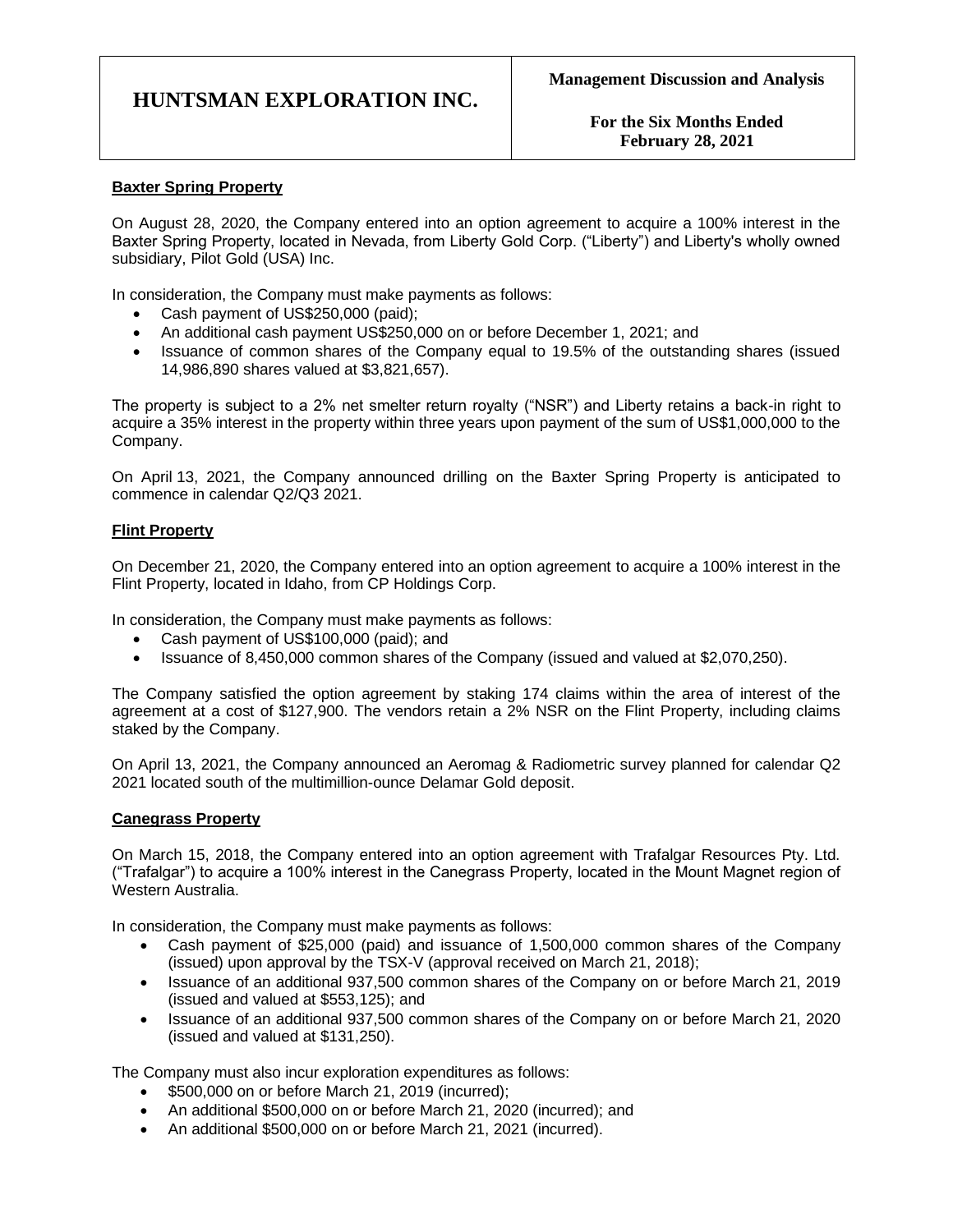**For the Six Months Ended February 28, 2021**

A finder's fee of 130,529 shares (issued and valued at \$75,707) was paid in relation to the agreement. Subject to further TSX-V approval, a discovery bonus of 750,000 common shares of the Company will be issued in the event of discovery of a copper/cobalt equivalent resource of 250,000 ounces or greater on the Canegrass Property.

The Company also paid a \$25,000 letter of intent ("LOI") fee to Trafalgar during the year ended August 31, 2018.

On April 13, 2021, the Company announced that it has exercised the option on the Canegrass Property. The Company now owns an undivided 100% interest. The Company further summarized the highlights of its Phase I drilling program as follows:

- From prior electromagnetic ("EM") surveys, a total of 9 targets warranted drill testing and were the focus of the Phase I drilling campaign.
- Phase I included 16 holes; 12 RC and 4 diamond were drilled (Table 1).
- Phase I 2021 Diamond Drillhole BBDD009 at Tulloch was designed to test the mineralized zone at depth and was collared 55 metres ("m") west of 2018 drillhole BBDD002, which intersected: **4.9 m of 1.33% Ni, 1.26% Cu and 0.1% Co.** Drillhole BBDD009 results confirm 41.1 m of favourable host rock with 2 distinct mineralized horizons.
	- o The first intercept started at 278.9 m and included higher-grade intervals of:
		- **1 m @ 2.8% Ni, 0.1% Cu, 0.15% Co 0.11 g/t Pt and 0.21 g/t Pd**;
		- **0.7 m @ 2.3 % Cu, 0.5% Ni, 0.04% Co, 0.33 g/t Pt and 0.04 g/t Pd**; and
		- **2 m @ 1.8% Ni, 0.5% Cu, 0.11% Co, 0.22 g/t Pt and 0.17 g/t Pd**.
	- $\circ$  The second mineralized horizon occurs at 307.5 m downhole and intersected 2 higher grade intersections of:
		- **3.1 m @ 2.2% Ni, 0.2% Cu, 0.15% C, 0.15 g/t Pt and 0.21 g/t Pd;** and
		- **1.1 m @ 0.9%Ni, 5.7% Cu, .07% Co, 0.11 g/t Pt and 0.05 g/t Pd**.
- Phase I 2021 RC results from the Tulloch zone include:
	- **3 m @ 0.88% Ni, 0.4% Cu and 0.07% Co** from 91 m downhole in BBRC013;
	- **3 m @ 1.0% Ni, 0.58% Cu and 0.09% Co** from 139 m downhole in BBRC014; and
	- This extends the Tulloch zone 100 m east for a total distance of 200 m and open in all directions.
- Successful follow up of the 2018 drill program with multiple Ni-Cu-Co-Pt-Pd intercepts in step out holes at the Tulloch and Sunline targets.
	- o Notable 2018 intercepts:
		- (Tulloch BBDD002) **4.9 m @ 1.33% Ni, 1.26% Cu and 0.1% Co.**;
			- (Winx BBRC001) **14 m @ 1.17% Ni, 0.88% Cu and 0.05 Co from 65 m, including 1 m of 2.7% Ni, 0.23% Cu and 0.12% Co.**; and
			- (Sunline BBDD001) **0.57 m @ 3.07% Ni, 0.62% Cu and 0.24% Co from 144.1m**.
- Prior to completion of the current moving loop EM ("MLEM") and downhole EM ("DHEM") surveys, a total of 9 targets have been identified on the Canegrass Project. Phase I 2021 drilling focused on 4 of these targets, which reside in the northern part of the property.
- The Tulloch Ni-Cu zone is open in all directions and now has a total of 5 drill holes along a single east-west fence of drilling. Each hole has encountered various grades of mineralization along 200 m of drilling and down to 300 m in depth. Huntsman will begin to plan step outs to the north and south to further define a strike length of the mineralized horizons within the Wyemandoo Shear zone. It is Huntsman's belief that intercepts discovered to date should be pursued along the northsouth strike of the shear zone and at depth to determine if the targets are linked, or a source of the current mineralized zones is part of a much larger system. Several known Australian Nickel Sulphide producing deposits have been discovered by following mineralization that ultimately led to a feeder system that formed the bulk of those deposits. Huntsman will continue ongoing evaluation of the potential of the Tulloch zone, as well as additional targets on the property.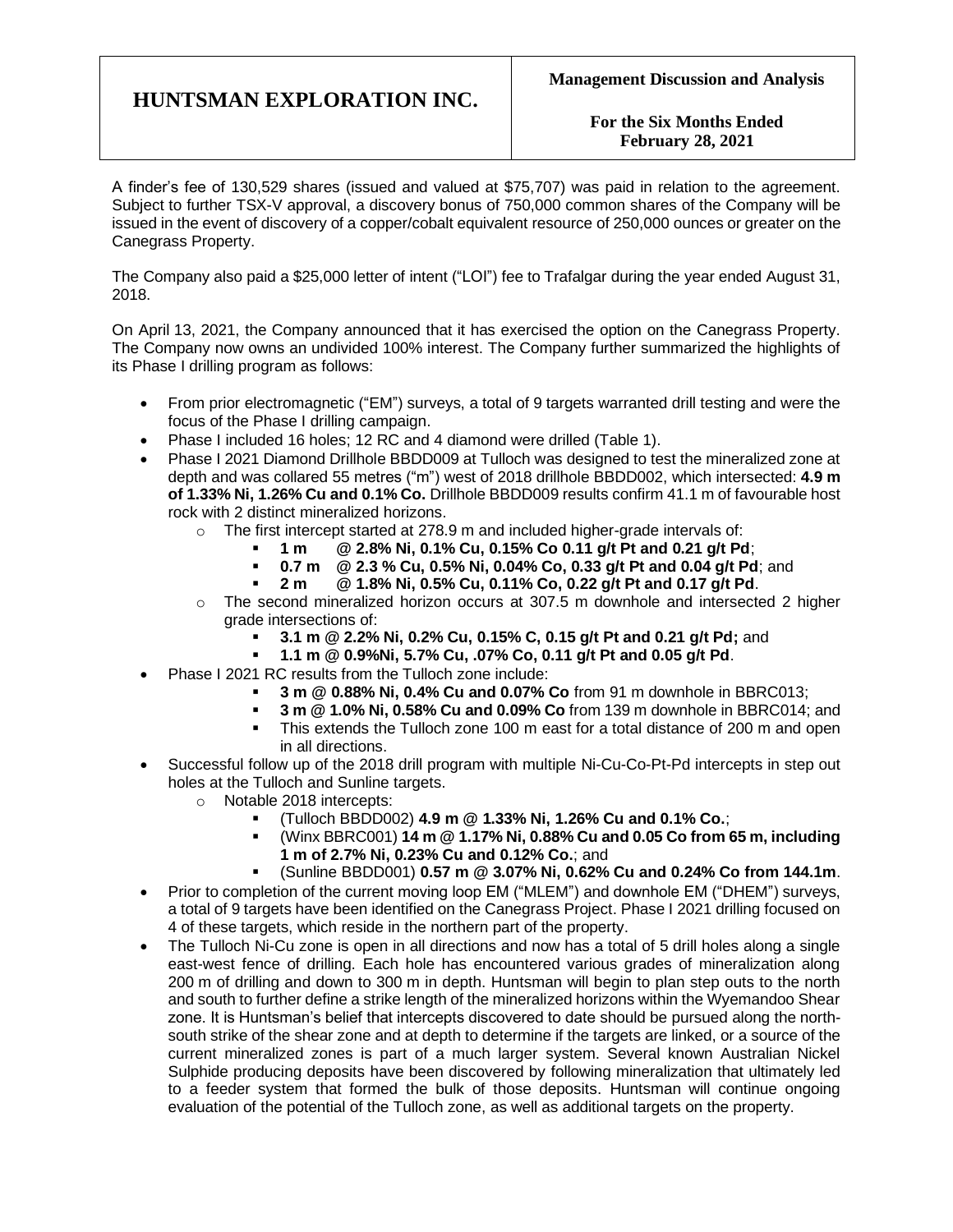**For the Six Months Ended February 28, 2021**

• All holes were reported as downhole lengths and were planned to intersect target EM plates as perpendicular as possible and are interpreted to be near true width.

**Table 1.** Phase I Drilling at Canegrass Project.

| <b>Hole ID</b> | <b>Easting</b> | <b>Northing</b> | <b>Elevation</b> | <b>Azimuth</b> | <b>Dip</b> | EOH (m) |
|----------------|----------------|-----------------|------------------|----------------|------------|---------|
| BBDD006        | 647375         | 6843314         | 470              | 90             | $-65$      | 381     |
| BBDD007        | 649105         | 6847779         | 485              | 88             | -60        | 376     |
| BBDD008        | 649037         | 6847762         | 488              | 89             | -60        | 480     |
| BBDD009        | 648403         | 6846354         | 469              | 88             | $-65$      | 363     |
| BBRC006        | 649203         | 6847869         | 483              | 88             | $-60$      | 216     |
| BBRC007        | 649196         | 6847811         | 486              | 85             | $-59$      | 216     |
| BBRC008        | 649443         | 6847665         | 486              | 96             | $-60$      | 138     |
| BBRC009        | 649602         | 6848606         | 465              | 88             | -60        | 96      |
| BBRC010        | 649041         | 6848844         | 465              | 87             | $-60$      | 174     |
| BBRC011        | 648558         | 6846819         | 465              | 93             | -59        | 90      |
| BBRC012        | 649400         | 6847628         | 492              | 89             | $-60$      | 180     |
| BBRC013        | 648543         | 6846368         | 464              | 89             | $-61$      | 120     |
| BBRC014        | 648500         | 6846368         | 465              | 91             | -61        | 156     |
| BBRC015        | 647572         | 6843698         | 464              | 92             | -60        | 96      |
| BBRC016        | 647501         | 6843138         | 471              | 90             | $-60$      | 250     |
| BBRC017        | 648314         | 6843000         | 480              | 273            | $-60$      | 150     |

The Company awaits the results of the final 3 holes of diamond core drilling at Canegrass and is nearing completion of downhole EM and surface MLEM surveys. Results from these surveys, in conjunction with the compilation of final assays, will allow detailed planning for Phase II drilling

### **Ashburton Project**

On August 8, 2018, the Company entered into an agreement to acquire a 100% interest in the Ashburton Project, located in Western Australia.

In consideration, the Company made payments as follows:

- Issued common shares of the Company upon completion with a volume weighted average price ("VWAP") over a 30-day period of \$750,000 (issued and valued at \$514,594 based on the trading price at the date of issuance); and
- Issued common shares of the Company with a VWAP over a 30-day period of \$750,000 on October 9, 2019 (issued and valued at \$175,000 based on the trading price at the date of issuance).

The Company also paid a \$25,000 LOI fee to the vendor during the year ended August 31, 2018.

The Company recorded impairment charges in the amounts of \$635,750 and \$175,000 during the years ended August 31, 2019 and 2020, respectively. The Company retains ownership of the Ashburton Project.

### **Atikwa Lake / Maybrun Properties**

On February 4, 2016, the Company entered into an agreement to acquire a 100% undivided interest in 20 mineral claims located in Ontario. As consideration, the Company issued 37,500 common shares of the Company at a value of \$60,000.

In March 2017, an additional five claims were acquired for \$6,480.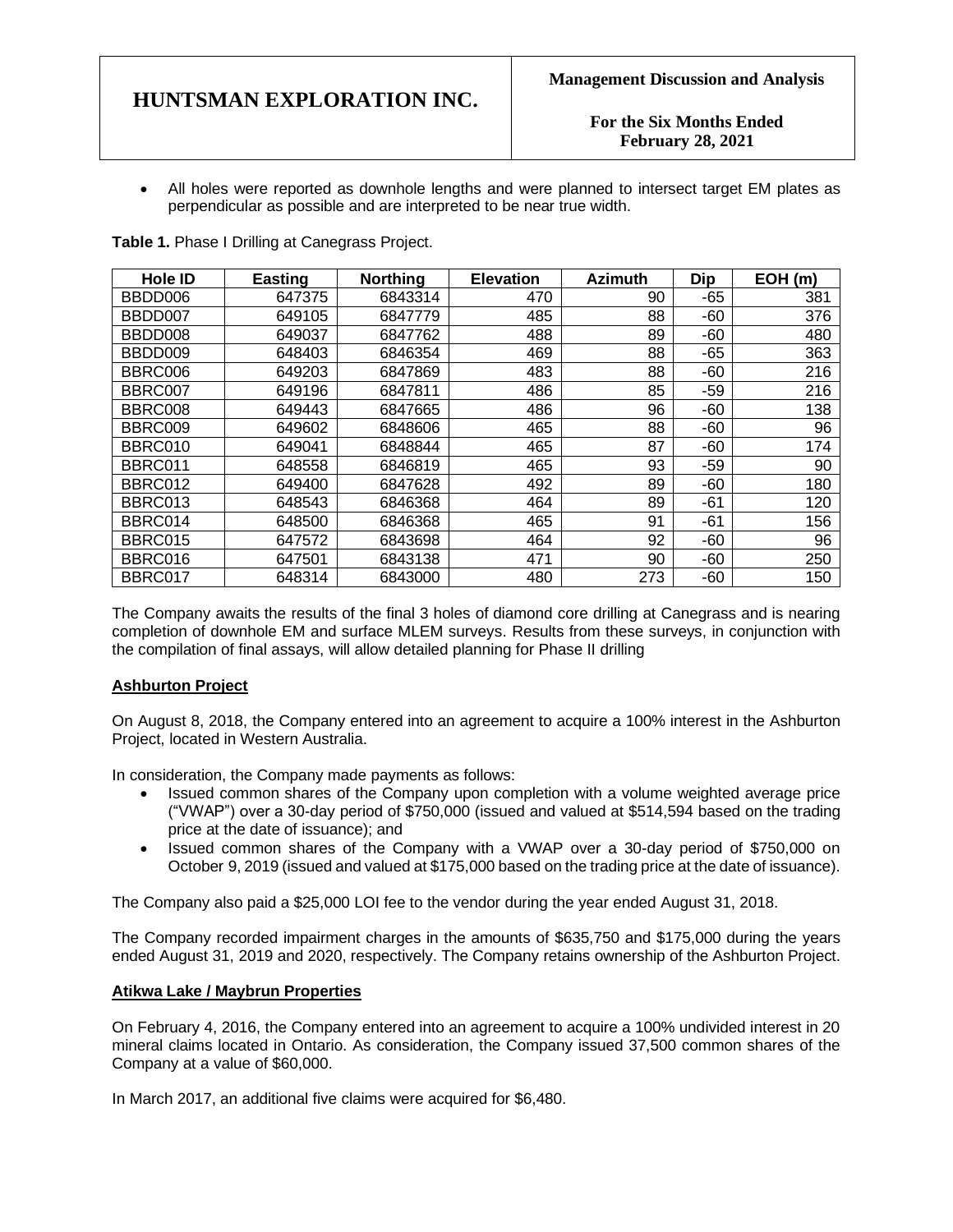**For the Six Months Ended February 28, 2021**

On May 1, 2020, the Company entered into an agreement to dispose of the claims acquired in February 2016 and March 2017. In consideration, the Company received \$50,000 in cash. The Company will also conditionally receive 200,000 common shares of a public company if the purchaser of the claims enters into an amalgamation, a reverse takeover or similar transaction with a publicly traded company. Since the receipt of the 200,000 common shares is conditional and uncertain, no receivable has been recorded. The Company recorded a loss on sale of exploration and evaluation assets of \$270,191 during the year ended August 31, 2020.

### **SELECTED ANNUAL INFORMATION**

|                                         | August 31,<br>2020 | August 31,<br>2019 | August 31,<br>2018 |
|-----------------------------------------|--------------------|--------------------|--------------------|
| Revenue                                 |                    |                    |                    |
| Net loss                                | (1, 193, 997)      | (3, 149, 962)      | (6,300,245)        |
| Basic and diluted loss per common share | (0.04)             | (0.13)             | (0.44)             |
| <b>Total assets</b>                     | 2,814,731          | 2,605,316          | 2,836,018          |
| Long-term debt                          |                    |                    |                    |
| <b>Dividends</b>                        | -                  |                    |                    |

### **SUMMARY OF QUARTERLY RESULTS (\$000s, except loss per share)**

|                                   | February 28,<br>2021 | November 30,<br>2020 | August 31,<br>2020 | May 31,<br>2020 |
|-----------------------------------|----------------------|----------------------|--------------------|-----------------|
| For the Quarter Periods Ending on |                      |                      |                    |                 |
| Revenue                           | ۰                    |                      |                    |                 |
| Net loss                          | (1, 239)             | (584)                | (391               | (609)           |
| Basic and diluted loss per common |                      |                      |                    |                 |
| share                             | (0.01)               | (0.01)               | (0.02)             | (0.02)          |
| Total assets                      | 12,600               | 10,727               | 2.814              | 2,732           |
| Non-current financial liabilities | -                    |                      |                    |                 |

| For the Quarter Periods Ending on | February 29,<br>2020 | November 30,<br>2019 | August 31,<br>2019 | May 31,<br>2019 |
|-----------------------------------|----------------------|----------------------|--------------------|-----------------|
| Revenue                           | ۰                    | ۰                    |                    |                 |
| Net loss                          | (86)                 | (108)                | (1,601)            | (383)           |
| Basic and diluted loss per common |                      |                      |                    |                 |
| share                             | (0.00)               | (0.00)               | (0.06)             | (0.02)          |
| <b>Total assets</b>               | 2,640                | 2,603                | 2,605              | 4,176           |
| Non-current financial liabilities | ۰                    | -                    |                    |                 |

### **OPERATIONS**

### **Three Months Ended February 28, 2021**

During the three months ended February 28, 2021, the Company reported a net loss of \$1,239,053 (2020 - \$85,734). Variations in expenses from the three months ended February 28, 2021 to the three months ended February 29, 2020 were as follows:

• Consulting fees of \$175,965 (2020 - recovery of \$12,042) increased, as the Company completed a financing and was able to increase activity in 2021;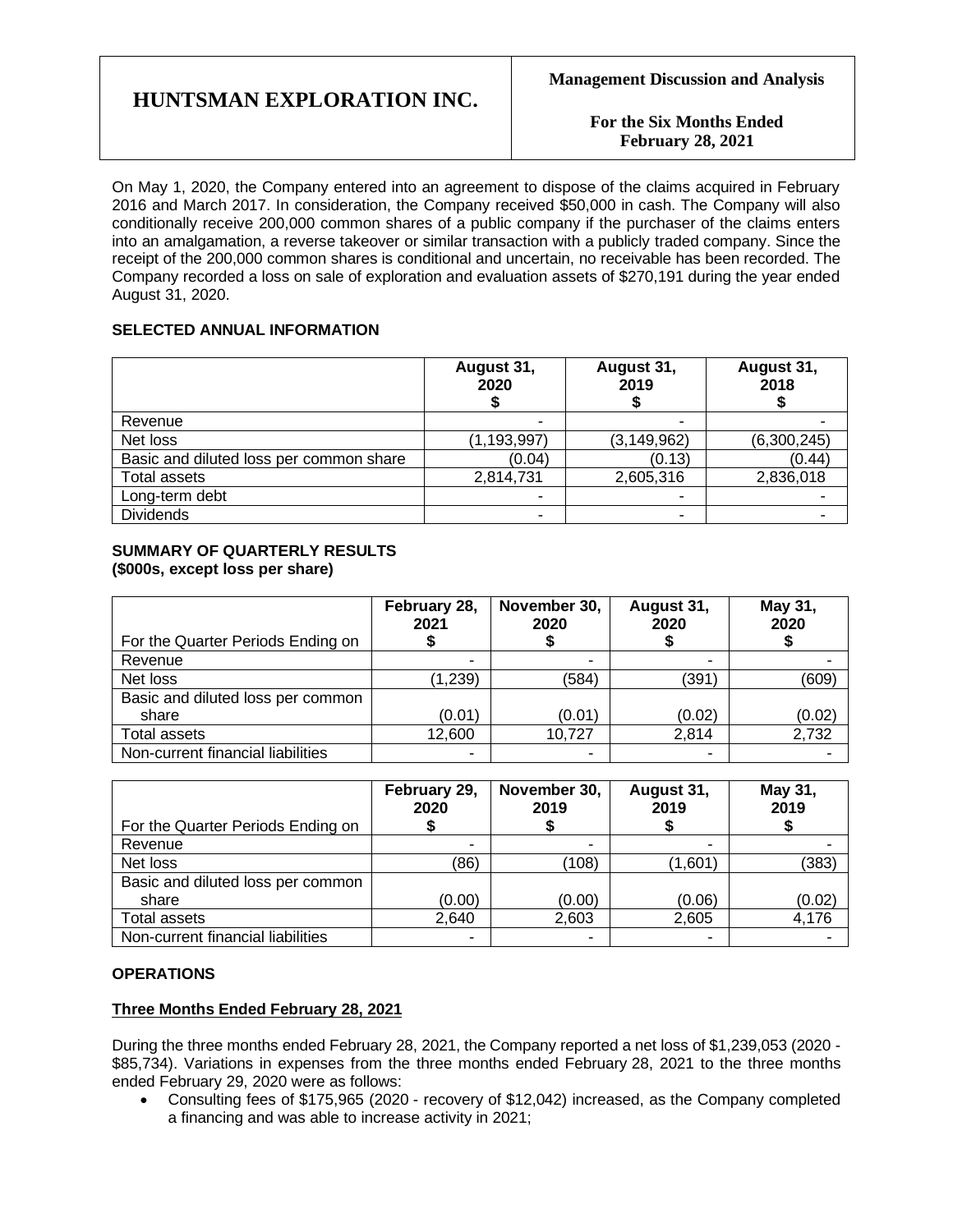- General exploration costs of \$4,581 (2020 \$2,099) was due to claim costs and fees for general geological work;
- Management fees of \$55,000 (2020 \$nil) increased due to management beginning to charge fees again in the fourth quarter of 2020;
- Office and general expenses of \$17,716 (2020 \$19,440) was comparable to the prior period;
- Professional fees of \$22,666 (2020 \$39,794) were higher in the prior period due to timing of expenditures;
- Rent of \$15,000 (2020 \$9,000) increased due to higher rent commencing in November 2020;
- Share-based payments of \$642,973 (2020 \$nil) increased due to the issue of options during the period compared with none in the comparative period;
- Shareholder communications and investor relations expenses of \$286,428 (2019 \$17,338) were the result of increased promotional activity for the Company in the current period; and
- Transfer agent and filing fees of \$20,627 (2020 \$8,954) were higher in the current period as a result of increased corporate activity.

### **Six Months Ended February 28, 2021**

During the six months ended February 28, 2021, the Company reported a net loss of \$1,822,569 (2020 - \$193,998). Variations in expenses from the six months ended February 28, 2021 to the six months ended February 29, 2020 were as follows:

- Consulting fees of \$453,784 (2020 \$41,970) increased, as the Company completed a financing and was able to increase activity in 2021;
- General exploration costs of \$16,936 (2020 \$6,105) was due to claim costs and fees for general geological work;
- Management fees of \$132,500 (2020 \$nil) increased due to management beginning to charge fees again in the fourth quarter of 2020;
- Office and general expenses of \$38,388 (2020 \$31,661) increased as a result of higher shared office costs compared to the comparative period;
- Professional fees of \$91,024 (2020 \$49,634) were higher in the current period as a result of increased legal expenses resulting from exploration and evaluation asset acquisitions and corporate activity;
- Rent of \$26,000 (2020 \$18,000) increased due to higher rent commencing in November 2020;
- Share-based payments of \$642,973 (2020 \$nil) increased due to the issue of options during the period compared with none in the comparative period;
- Shareholder communications and investor relations expenses of \$374,296 (2020 \$34,988) were the result of increased promotional activity for the Company in the current period; and
- Transfer agent and filing fees of \$49,327 (2020 \$10,489) were higher in the current period as a result of increased corporate activity.

### **LIQUIDITY AND CAPITAL RESOURCES**

The Company's cash at February 28, 2021 was \$2,382,279, compared to \$42,653 at August 31, 2020. The working capital was \$2,114,937 (August 31, 2020 - deficit of \$1,197,279).

The Company has taken the following measures to address working capital concerns during the 2021 fiscal period and as of the date of this MD&A:

- On October 19, 2020, the Company closed a private placement and issued 28,195,000 units at a price of \$0.20 per unit for gross proceeds of \$5,639,000.
- On November 27, 2020, the Company closed a private placement and issued 1,900,000 units at a price of \$0.20 per unit for gross proceeds of \$380,000.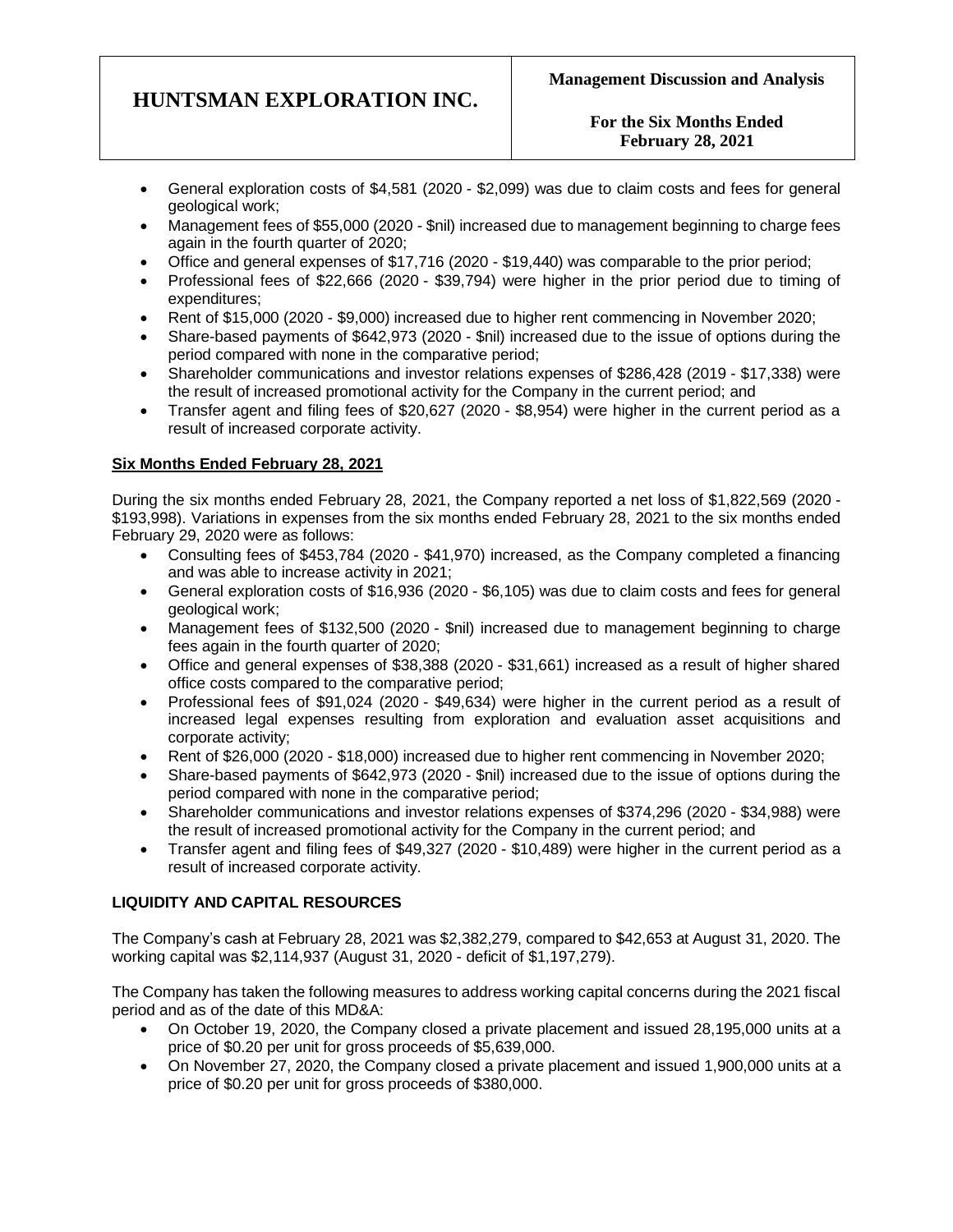**For the Six Months Ended February 28, 2021**

The Company will need to raise additional financing in order to meet general working capital requirements for the 2021 fiscal year, and to make option payments and continue exploration on its mineral properties.

### **SUBSEQUENT EVENTS**

Subsequent to February 28, 2021, 250,000 stock options expired unexercised.

### **OFF-BALANCE SHEET ARRANGEMENTS**

The Company has not entered into any off-balance sheet arrangements.

### **TRANSACTIONS WITH RELATED PARTIES**

These amounts of key management compensation are included in the amounts shown on the condensed consolidated interim statements of comprehensive loss:

|                      | <b>Six Months Ended Six Months Ended</b><br>February 28, 2021 February 29, 2020 |    |  |  |
|----------------------|---------------------------------------------------------------------------------|----|--|--|
| Management fees      | 132.500                                                                         | -S |  |  |
| Share-based payments | 303.077                                                                         |    |  |  |

Key management includes directors and officers of the Company, including the Chief Executive Officer, President and Chief Financial Officer.

During the six months ended February 28, 2021, the Company also paid or accrued:

- \$26,000 (2020 \$18,000) in rent to a company with common officers;
- \$14,046 (2020 \$nil) in exploration and evaluation asset expenditures to a private company for a director's services;
- \$nil (2020 \$36,000) in consulting fees to a private company controlled by a former officer; and
- \$nil (2020 \$24,000) in office expenses to a private company controlled by a former officer.

As at February 28, 2021, included in accounts payable and accrued liabilities is \$nil (August 31, 2020 - \$160,544) due to directors and officers of the Company, \$nil (August 31, 2020 - \$110,250) due to a company controlled by a former officer, \$nil (August 31, 2020 - \$10,500) due to a company with common officers and directors, and \$nil (August 31, 2020 - \$156,715) due to former directors and officers. The amounts are unsecured, non-interest-bearing and are due on demand.

As at February 28, 2021, included in loans payable is \$nil (August 31, 2020 - \$75,000) due to an officer and director and \$nil (August 31, 2020 - \$125,000) due to a private company controlled by a former officer. The amounts are unsecured, non-interest-bearing and are due on demand.

### **COMMITMENTS**

The Company is obligated to make certain payments and issue shares in connection with the acquisition of its exploration and evaluation assets.

### **SIGNIFICANT ACCOUNTING POLICIES**

The Company adopted amendments in IFRS 3 *Business Combinations*, IAS 1 *Presentation of Financial Statements* and IAS 8 *Accounting Policies, Changes in Accounting Estimates and Errors* effective September 1, 2020. Refer to Note 4 – Significant Accounting Policies in the Company's condensed consolidated interim financial statements for the six months ended February 28, 2021 for further details.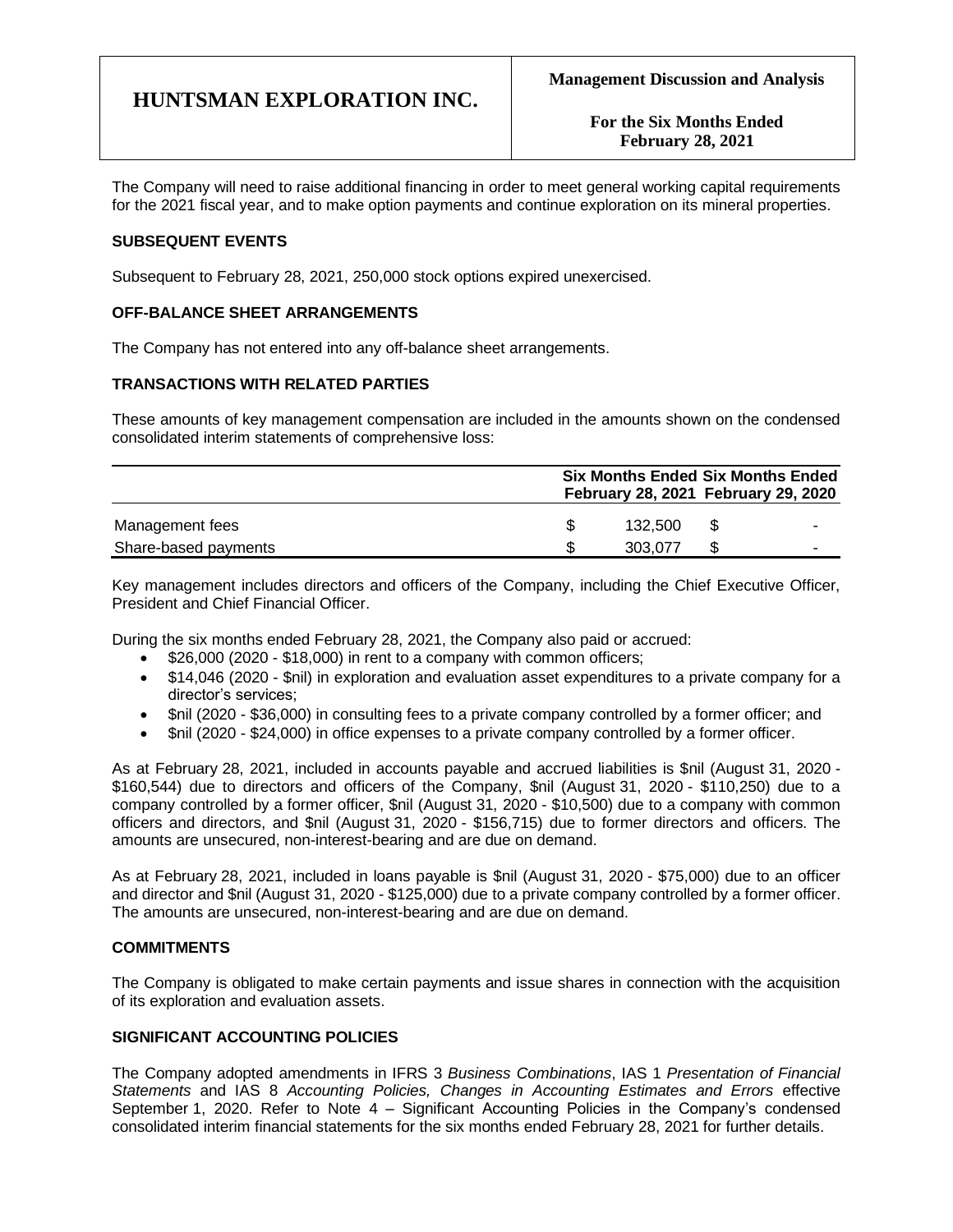**For the Six Months Ended February 28, 2021**

### **NEW ACCOUNTING STANDARDS ISSUED BUT NOT YET EFFECTIVE**

Certain new standards, interpretations and amendments to existing standards have been issued by the IASB or the International Financial Reporting Interpretations Committee that are mandatory for accounting periods in the future. Some updates that are not applicable or are not consequential to the Company may have been excluded from the list below.

### **IAS 1** *Presentation of Financial Statements*

IAS 1 has been amended to clarify classification of liabilities as current or non-current. The amendments are effective for the years beginning on or after January 1, 2023. The amendment is expected to have no impact for the Company.

### **CRITICAL ACCOUNTING POLICIES**

### **Critical judgments in applying accounting policies**

Information about critical judgments in applying accounting policies that have the most significant risk of causing material adjustment to the carrying amounts of assets and liabilities recognized in the condensed consolidated interim financial statements within the next financial year are discussed below.

### Impairment of exploration and evaluation assets

The application of the Company's accounting policy for exploration and evaluation expenditures and impairment of the capitalized expenditures requires judgment in determining whether it is likely that future economic benefits will flow to the Company, which may be based on assumptions about future events or circumstances. Estimates and assumptions made may change if new information becomes available. If, after an expenditure is capitalized, information becomes available suggesting that the recovery of expenditure is unlikely, the amount capitalized is written off in profit or loss in the year the new information becomes available.

### Title to mineral property interests

Although the Company has taken steps to verify title to mineral properties in which it has an interest, these procedures do not guarantee the Company's title. Such properties may be subject to prior agreements or transfers and title may be affected by undetected defects.

### Income taxes

Significant judgment is required in determining the provision for income taxes. There are many transactions and calculations undertaken during the ordinary course of business for which the ultimate tax determination is uncertain. The Company recognizes liabilities and contingencies for anticipated tax audit issues based on the Company's current understanding of the tax law. For matters where it is probable that an adjustment will be made, the Company records its best estimate of the tax liability, including the related interest and penalties in the current tax provision. Management believes they have adequately provided for the probable outcome of these matters; however, the final outcome may result in a materially different outcome than the amount included in the tax liabilities.

In addition, the Company recognizes deferred tax assets relating to tax losses carried forward to the extent that it is probable that taxable profit will be available against which a deductible temporary difference can be utilized. This is deemed to be the case when there are sufficient taxable temporary differences relating to the same taxation authority and the same taxable entity that are expected to reverse in the same year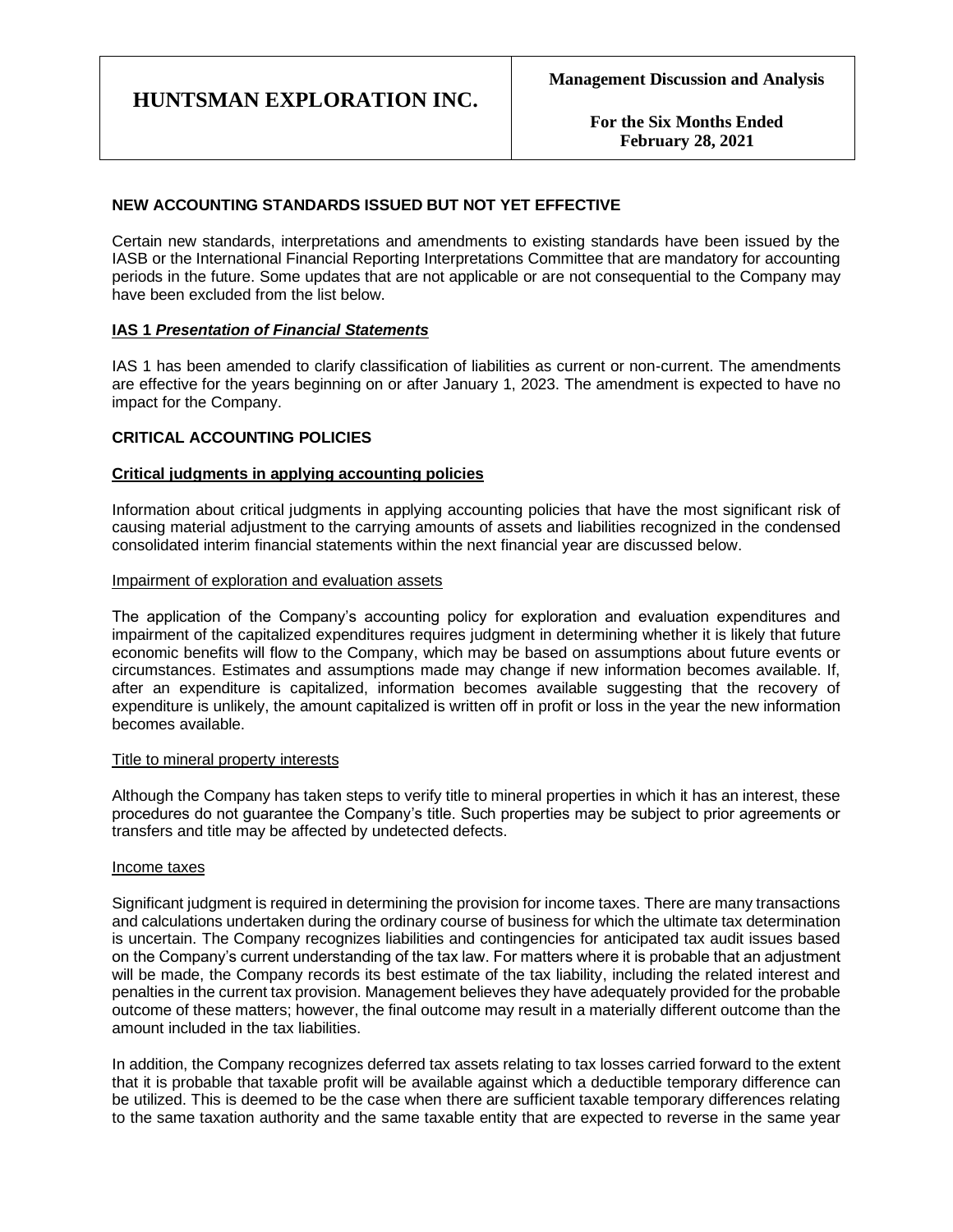**For the Six Months Ended February 28, 2021**

as the expected reversal of the deductible temporary difference, or in years into which a tax loss arising from the deferred tax asset can be carried back or forward. However, utilization of the tax losses also depends on the ability of the taxable entity to satisfy certain tests at the time the losses are recouped.

#### Going concern risk assessment

The Company's ability to continue its operations and to realize assets at their carrying values is dependent upon its ability to fund its existing acquisition and exploration commitments on its exploration and evaluation assets when they come due, which would cease to exist if the Company decides to terminate its commitments, and to cover its operating costs. The Company may be able to generate working capital to fund its operations by the sale of its exploration and evaluation assets or raising additional capital through equity markets. However, there is no assurance it will be able to raise funds in the future. The condensed consolidated interim financial statements do not give effect to any adjustments required to realize its assets and discharge its liabilities in other than the normal course of business and at amounts different from those reflected in the condensed consolidated interim financial statements.

### **Key sources of estimation uncertainty**

The following are key assumptions concerning the future and other key sources of estimation uncertainty that have a significant risk of resulting in material adjustments to the condensed consolidated interim financial statements.

### Decommissioning liabilities

Rehabilitation provisions have been created based on the Company's internal estimates. Assumptions, based on the current economic environment, have been made, which management believes are a reasonable basis upon which to estimate the future liability. These estimates take into account any material changes to the assumptions that occur when reviewed regularly by management. Estimates are reviewed annually and are based on current regulatory requirements. Significant changes in estimates of contamination, restoration standards and techniques will result in changes to provisions from year to year. Actual rehabilitation costs will ultimately depend on future market prices for the rehabilitation costs that will reflect the market condition at the time the rehabilitation costs are actually incurred.

The final cost of the currently recognized rehabilitation provisions may be higher or lower than currently provided for. As at February 28, 2021, the Company has no known rehabilitation requirements, and accordingly, no provision has been made.

### Fair value of stock options granted

The Company uses the Black-Scholes option pricing model to value the stock options granted during the year. The Black-Scholes model was developed for use in estimating the fair value of traded options that have no vesting restrictions and are fully transferable. The model requires management to make estimates that are subjective and may not be representative of actual results. Changes in assumptions can materially affect estimates of fair values.

### **FINANCIAL INSTRUMENTS AND OTHER INSTRUMENTS**

The Company's financial instruments include cash, amounts receivable, accounts payable and loans payable. Cash is classified as fair value through profit or loss. Amounts receivable is classified as measured at amortized cost. Accounts payable and loans payable are classified as measured at amortized cost. The carrying values of these instruments approximate their fair values due to the relatively short periods to maturity.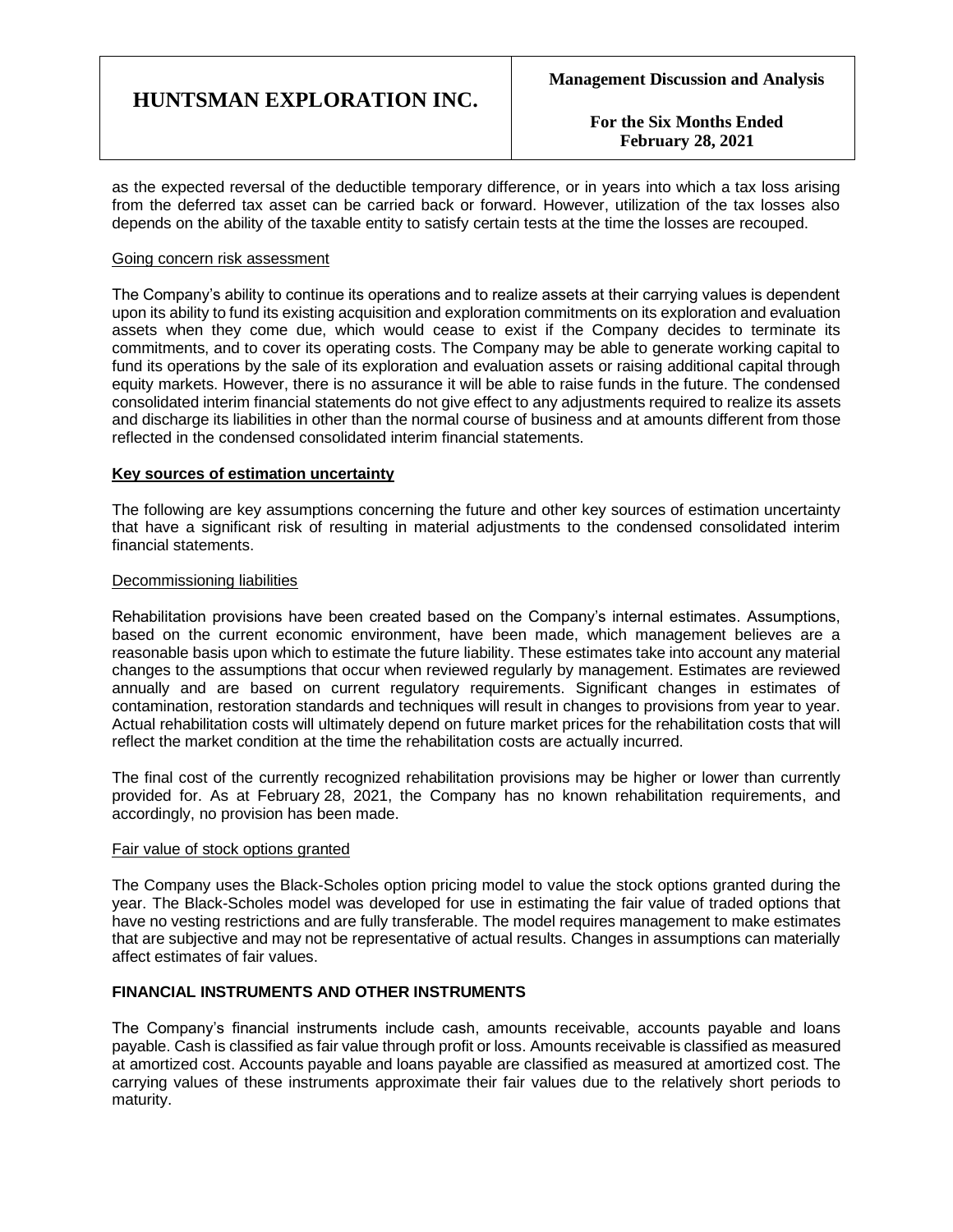**For the Six Months Ended February 28, 2021**

### **Financial risk management objectives and policies**

The risks associated with these financial instruments and the policies on how to mitigate these risks are set out below. Management manages and monitors these exposures to ensure appropriate measures are implemented in a timely and effective manner.

### Credit risk

Credit risk is the risk of an unexpected loss if a customer or third party to a financial instrument fails to meet its contractual obligations. The financial instrument that potentially subjects the Company to concentrations of credit risk consists principally of cash. To minimize the credit risk on cash, the Company places its cash with a major Canadian financial institution.

### Liquidity risk

The Company manages liquidity risk by maintaining a balance between continuity of funding and flexibility through the use of borrowings. Management closely monitors the liquidity position and expects to have adequate sources of funding to finance the Company's projects and operations. As at February 28, 2021, the Company had cash of \$2,382,279 (August 31, 2020 - \$42,653) to settle accounts payable and accrued liabilities of \$591,880 (August 31, 2020 - \$1,018,880) and loans payable of \$nil (August 31, 2020 - \$262,300). The Company will be required to obtain additional financing to satisfy its liabilities. All of the liabilities presented as accounts payable are due within 30 days of the reporting date.

### Market risk

Market risk is the risk that changes in market prices, such as foreign exchange rates and interest rates, will affect the Company's income or the value of its holdings of financial instruments. The objective of market risk management is to manage and control market risk exposures within acceptable parameters, while optimizing the return on capital.

- *i) Currency risk –* Currency risk is the risk that the fair value or future cash flows will fluctuate as a result of changes in foreign exchange rates. The Company has operations in Canada, the USA and Australia, and incurs operating and exploration expenditures in all currencies. The fluctuation of the Canadian dollar in relation to the United States and Australian dollars will have an impact upon the results of the Company. A fluctuation in the exchange rates between the Canadian and Australian dollars of 10% would result in a change to the Company's cash of \$nil and accounts payable and accrued liabilities of \$100. A fluctuation in the exchange rates between the Canadian and United States dollars of 10% would result in a change to the accounts payable and accrued liabilities of \$46,000. The Company does not use any techniques to mitigate currency risk.
- *ii) Interest rate risk –* The Company is exposed to interest rate risk on the variable rate of interest earned on bank deposits. The fair value interest rate risk on bank deposits is insignificant, as the deposits are short-term. The Company has not entered into any derivative instruments to manage interest rate fluctuations. The Company has no interest-bearing financial liabilities.
- *iii) Other price risk –* Other price risk is the risk that the fair value or future cash flows of a financial instrument will fluctuate due to changes in market prices, other than those arising from interest rate risk. The Company does not have significant exposure to this risk.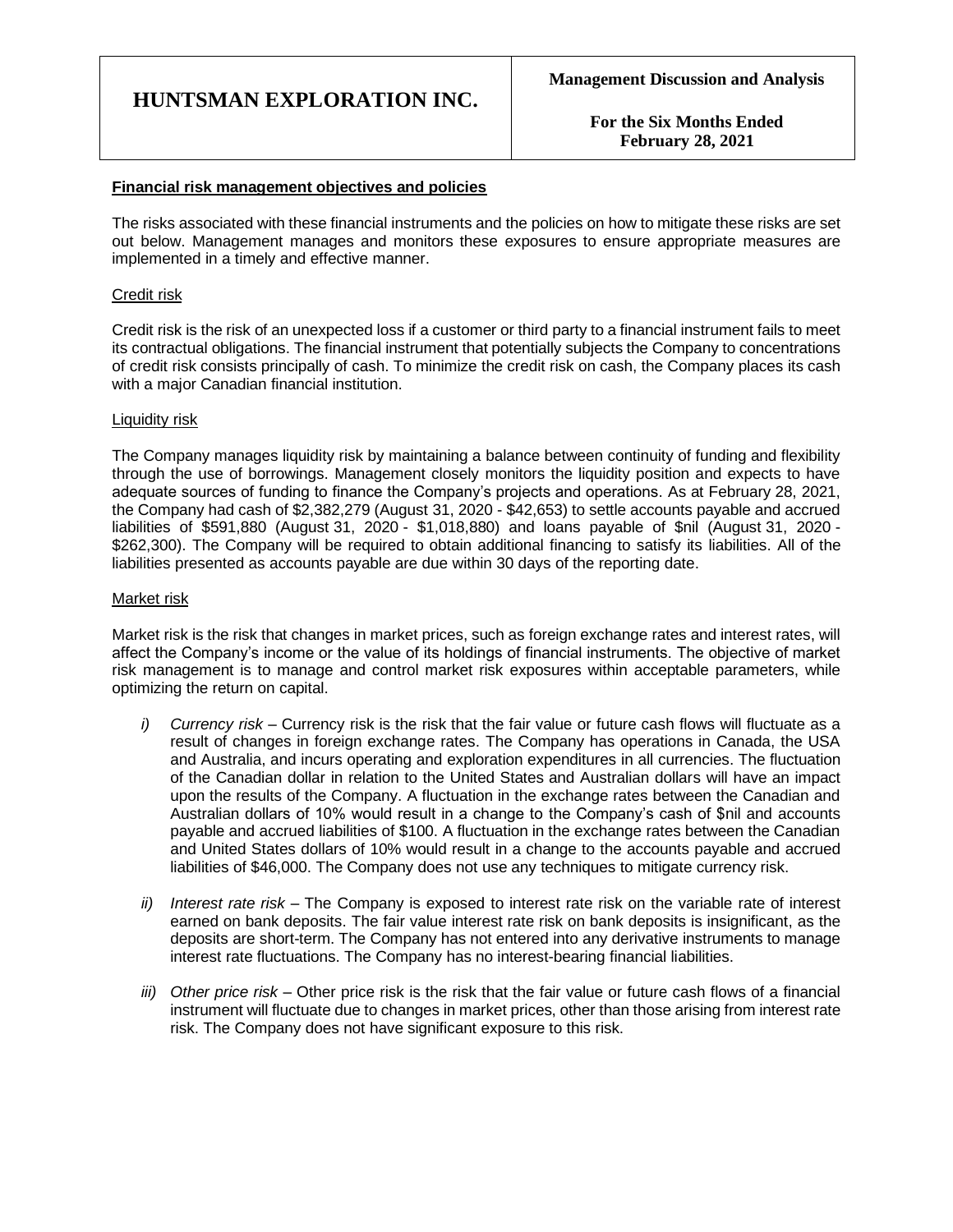**For the Six Months Ended February 28, 2021**

### **SHARE CAPITAL**

As at April 29, 2021, the Company had the following securities issued and outstanding:

|                      | April 29,<br>2021 | February 28,<br>2021 | August 31,<br>2020 |
|----------------------|-------------------|----------------------|--------------------|
| Common shares        | 87,220,075        | 87,220,075           | 33,532,640         |
| Warrants             | 31,468,858        | 31,468,858           | 533.472            |
| Stock options        | 6.004.000         | 6.254.000            | 2.742.500          |
| Fully diluted shares | 124,692,933       | 124,942,933          | 36,808,612         |

### **RISKS**

The Company, and the securities of the Company, should be considered a highly speculative investment. The following risk factors should be given special consideration when evaluating an investment in any of the Company's securities.

There are a number of outstanding securities and agreements pursuant to which common shares of the Company may be issued in the future. This will result in further dilution to the Company's shareholders.

The Company has a very limited history of operations, is in the early stage of development and has received no revenues other than insignificant interest revenues following its transition to a mineral exploration and development company. As such, the Company is subject to many risks common to such enterprises. There can be no assurance that the Company will be able to obtain adequate financing in the future or, if available, that the terms of such financing will be favourable. The Company does not anticipate paying any dividends in the near future.

Although the Company has taken steps to verify the title to mineral properties in which it has acquired an interest, no assurance whatsoever can be given that the Company's interests may not be challenged by third parties. If challenged, and if the challenge is sustained, it will have an adverse effect on the business of the Company. Title to mineral properties may be subject to unregistered prior agreements or transfers and may also be affected by undetected defects or the rights of indigenous peoples.

Environmental legislation is becoming increasingly stringent and costs and expenses of regulatory compliance are increasing. The impact of new and future environmental legislation on the Company's operations may cause additional expenses and restrictions. If the restrictions adversely affect the scope of exploration and development on the mineral properties, the potential for production on the properties may be diminished or negated.

The exploration of mineral properties involves significant risks, which even experience, knowledge and careful evaluation may not be able to avoid. The price of metals has fluctuated widely, particularly in recent years, as it is affected by numerous factors that are beyond the Company's control, including international economic and political trends, expectations of inflation or deflation, currency exchange fluctuations, interest rate fluctuations, global or regional consumptive patterns, speculative activities and increased production due to new extraction methods. The effect of these factors on the price of metals, and therefore, the economic viability of the Company's interests in the mineral properties cannot be accurately predicted. Furthermore, changing conditions in the financial markets and Canadian income tax legislation may have a direct impact on the Company's ability to raise funds for exploration expenditures. A drop in the availability of equity financings will likely impede spending. As a result of all these significant risks, it is quite possible that the Company may lose its investments in the Company's mineral property interests.

In early March 2020, there was a global outbreak of coronavirus (COVID-19) that has resulted in changes in global supply and demand of certain mineral and energy products. These changes, including a potential